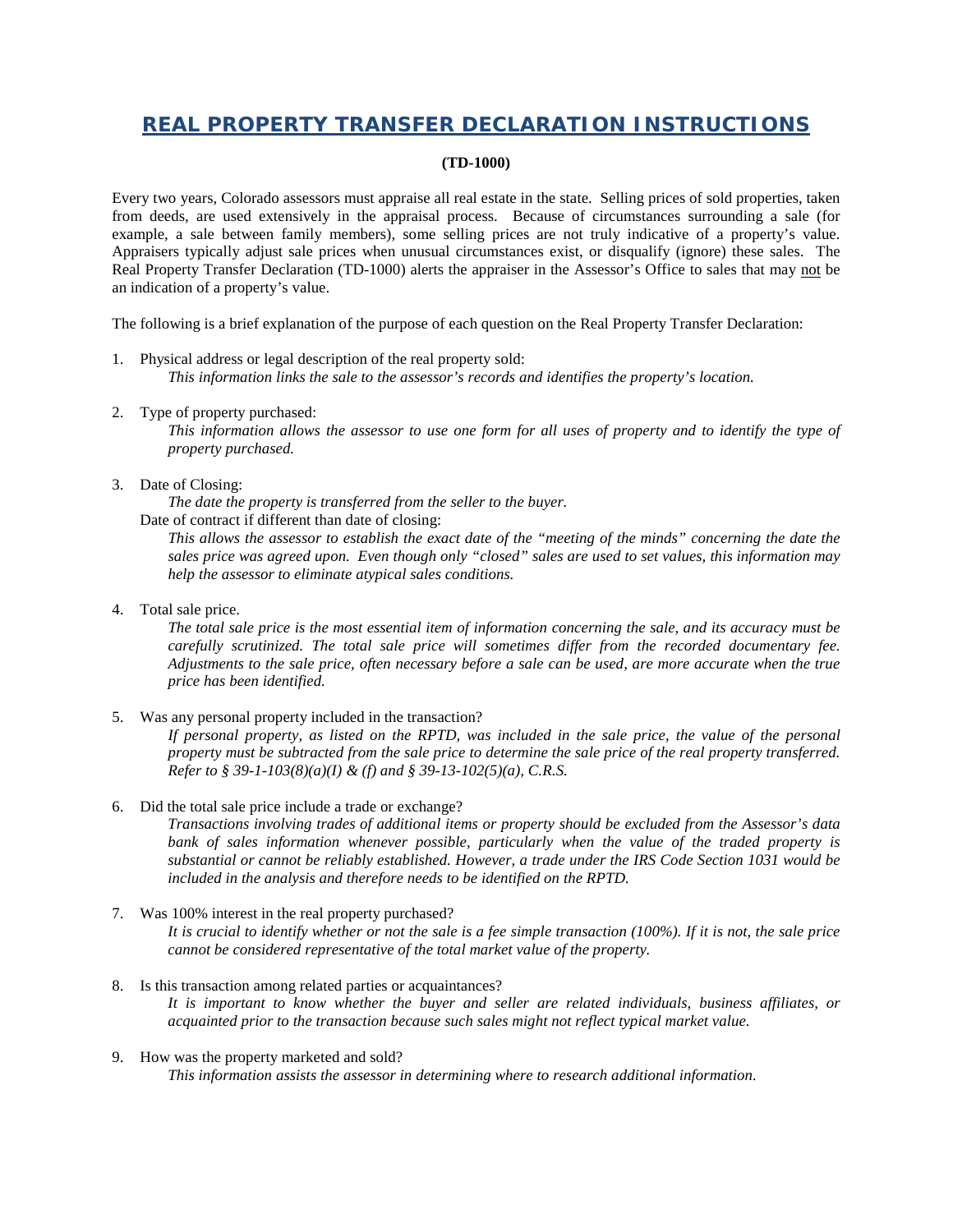- 10. Check any of the following that apply to the condition of the improvements at the time of purchase. *When determining market value, the condition of the property at the time of the sale is very important. If one or more of the items are checked, further analysis is necessary in order to establish the condition at the time of sale.*
- 11-14. Finance questions: *When financing reflects prevailing market practices and interest rates, which is ordinarily the case with third-party financing, sales prices would not require adjustments. However, adjustments or disqualifications may be considered if the type of financing is determined atypical or non-market.*
- 15. Was an appraisal obtained regarding the transaction? *This information can be helpful in valuing commercial and complex properties where there may be limited data available.*

The questions remaining are for purchases of property other than residential.

*used.*

- 16. Did the purchase price include a franchise or license fee? *If a franchise fee or license fee is included in the sale price and the amount can be substantiated, the sale price should be adjusted to reflect the sale price of the real property only. If the franchise fee or license fee that is declared on the RPTD appears to be atypical, further analysis may be necessary before the sale is*
- 17. Did the purchase involve an installment land contract? *Title is not transferred until the final payment is made. Oftentimes the purchase price is agreed upon years prior to fulfillment of the contract and filing of the deed. Therefore, the purchase price may not be reflective of the current date on the deed.*
- 18. If this was a vacant land sale, was an on-site inspection of the property conducted by the buyer prior to purchase?

*If the answer to this question is no, the possibility exists of an unknowledgeable buyer. Follow up with the grantee may be necessary.*

Remarks: Please include any additional information concerning the sale you may feel is important.

*Property specific characteristics or external factors that caused the final sale price to decrease or increase, and have not been addressed elsewhere on this form, should be noted here. The change in price may have been based on discovery of inadequacies during an inspection, additional market research or buyer/seller motivation.*

Enter the day, month, and year, and have at least one of the parties to the transaction sign the document. Please ensure the buyer or seller sign on the designated line.

*Validate the form with a signature and date and printed name of signatory.*

Please provide an address where all future correspondence (tax bills, property valuations, etc.) regarding this property should be mailed to, as well as a phone number and email address for assessor or treasurer communication

*There will be correspondence from the assessor and treasurer that will be important to the new owner of record. Having an accurate mailing address and other means of contact through telephone or email may help the assessor and the new owner exchange relevant information. This is also helpful if the property sold is not the physical address for the owner of record.*

*This information is kept confidential according to Colorado law.*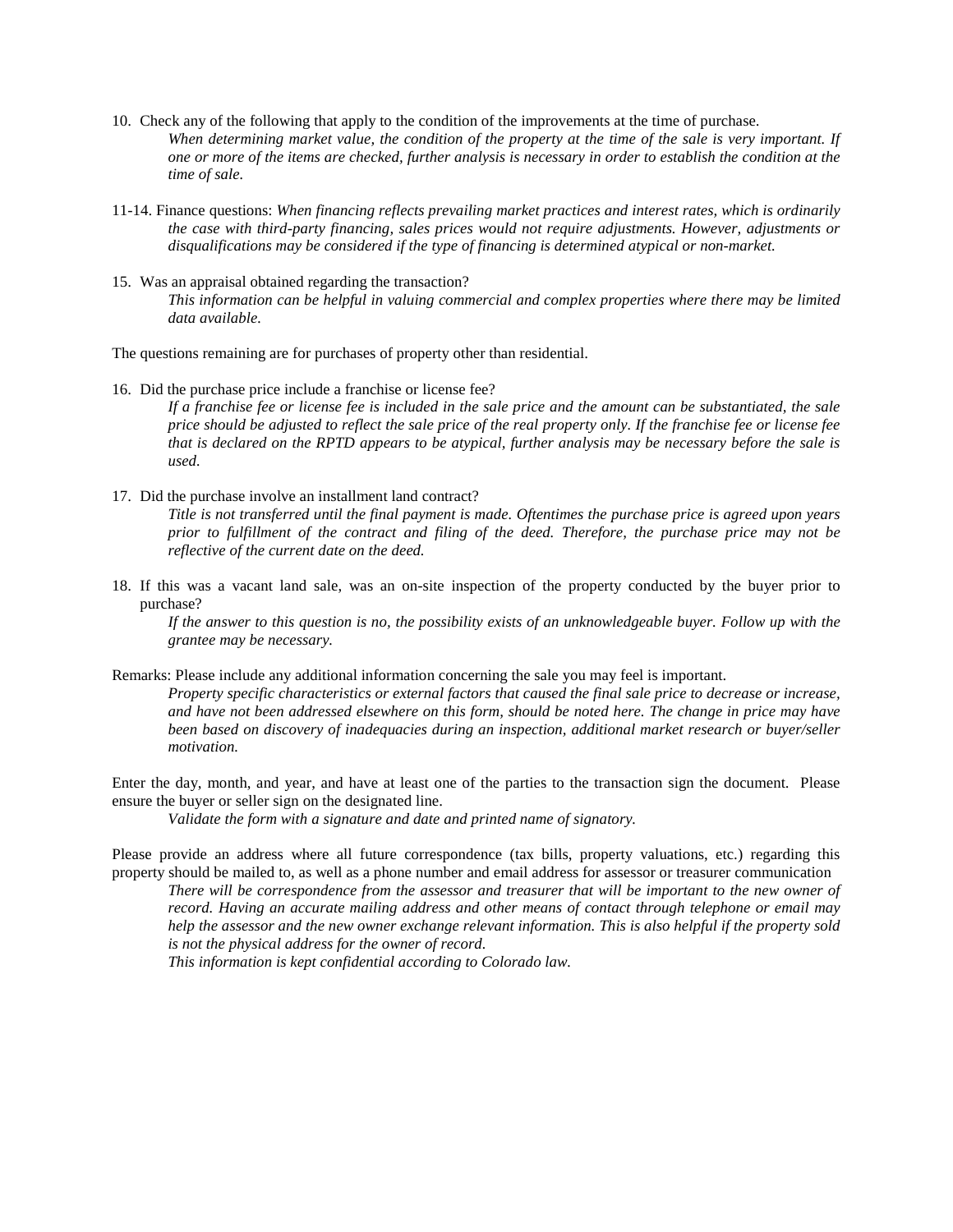## **TD-1000 Confidential Document**

This form provides essential market information to the county assessor to ensure accurate, fair and uniform assessments for all property. **This document is not recorded, is kept confidential, and is not available for public inspection.**

**This declaration must be completed and signed by either the grantor (seller) or grantee (buyer).**  Questions 1, 2, 3, and 4 may be completed (prefilled) by a third party, such as a title company or closing agent, familiar with details of the transaction. The signatory should confirm accuracy before signing.

This form is required when conveyance documents are presented for recording. If this form is not completed and submitted, the county assessor may send notice. If the completed and signed form is not returned to the assessor within 30 days of notice, the assessor may impose a penalty of \$25.00 or 0.025% (0.00025) of the sale price, whichever is greater.

Additional information as to the purpose, requirements, and level of confidentiality regarding this form are outlined in Colorado Revised Statutes, sections 39-14-102, 39-5-121.5, and 39-13-102.

1. Physical Address and/or legal description of the real property sold: Please do not use P.O. Box numbers.

| 2. | Type of property purchased: $\Box$ Single Family Residential $\Box$ Townhome $\Box$ Condominium $\Box$ Multi-Unit Residential<br>$\Box$ Commercial $\Box$ Industrial $\Box$ Agricultural $\Box$ Mixed Use $\Box$ Vacant Land $\Box$ Other                                                                                                                                                                         |                          |                                                       |                         |               |  |
|----|-------------------------------------------------------------------------------------------------------------------------------------------------------------------------------------------------------------------------------------------------------------------------------------------------------------------------------------------------------------------------------------------------------------------|--------------------------|-------------------------------------------------------|-------------------------|---------------|--|
| 3. | Date of closing: mm/dd/yyyy                                                                                                                                                                                                                                                                                                                                                                                       |                          | Date of contract:                                     | mm/dd/yyyy              |               |  |
|    | Total Sale Price: include all real and personal property                                                                                                                                                                                                                                                                                                                                                          |                          | Contracted price (if different from final sale price) |                         |               |  |
| 5. | List any personal property included in the transaction that materially impacts the total sale price.<br>Personal property may include, but is not limited to: machinery or equipment, vehicles, exceptional appliances, electronic<br>devices, furniture, or anything that would not typically transfer with the real property (attach additional pages if necessary).<br>Description<br><b>Approximate Value</b> |                          |                                                       |                         |               |  |
|    |                                                                                                                                                                                                                                                                                                                                                                                                                   |                          | $\frac{\text{S}}{\text{S}}$                           |                         |               |  |
|    |                                                                                                                                                                                                                                                                                                                                                                                                                   |                          | $\frac{1}{2}$                                         |                         |               |  |
|    |                                                                                                                                                                                                                                                                                                                                                                                                                   |                          | $\frac{1}{2}$                                         |                         |               |  |
|    |                                                                                                                                                                                                                                                                                                                                                                                                                   | Personal Property Total: | $\sim$                                                |                         |               |  |
|    | If no personal property is listed, the entire purchase price will be assumed to be for the real property.                                                                                                                                                                                                                                                                                                         |                          |                                                       |                         |               |  |
| 6. | Did the total sale price include a trade or exchange of additional real or personal property?<br>If Yes, approximate value of the goods or services as of the date of closing: \$                                                                                                                                                                                                                                 |                          |                                                       | $\bigcirc$ No           | $\bullet$ Yes |  |
|    | If Yes, does this transaction involve a trade under IRS Code Section 1031?                                                                                                                                                                                                                                                                                                                                        |                          |                                                       | $\Box$ No               | $\Box$ Yes    |  |
| 7. | Was 100% interest in the real property purchased?<br>Mark "No" if only a partial interest is being purchased. If No, interest purchased                                                                                                                                                                                                                                                                           |                          |                                                       | $\mathbf{O}$ No<br>$\%$ | OYes          |  |

8. Is this a transaction between related parties or acquaintances? This includes persons connected by blood or marriage, or business affiliates, or those acquainted prior to the transaction.  $Q$  No  $Q$  Yes